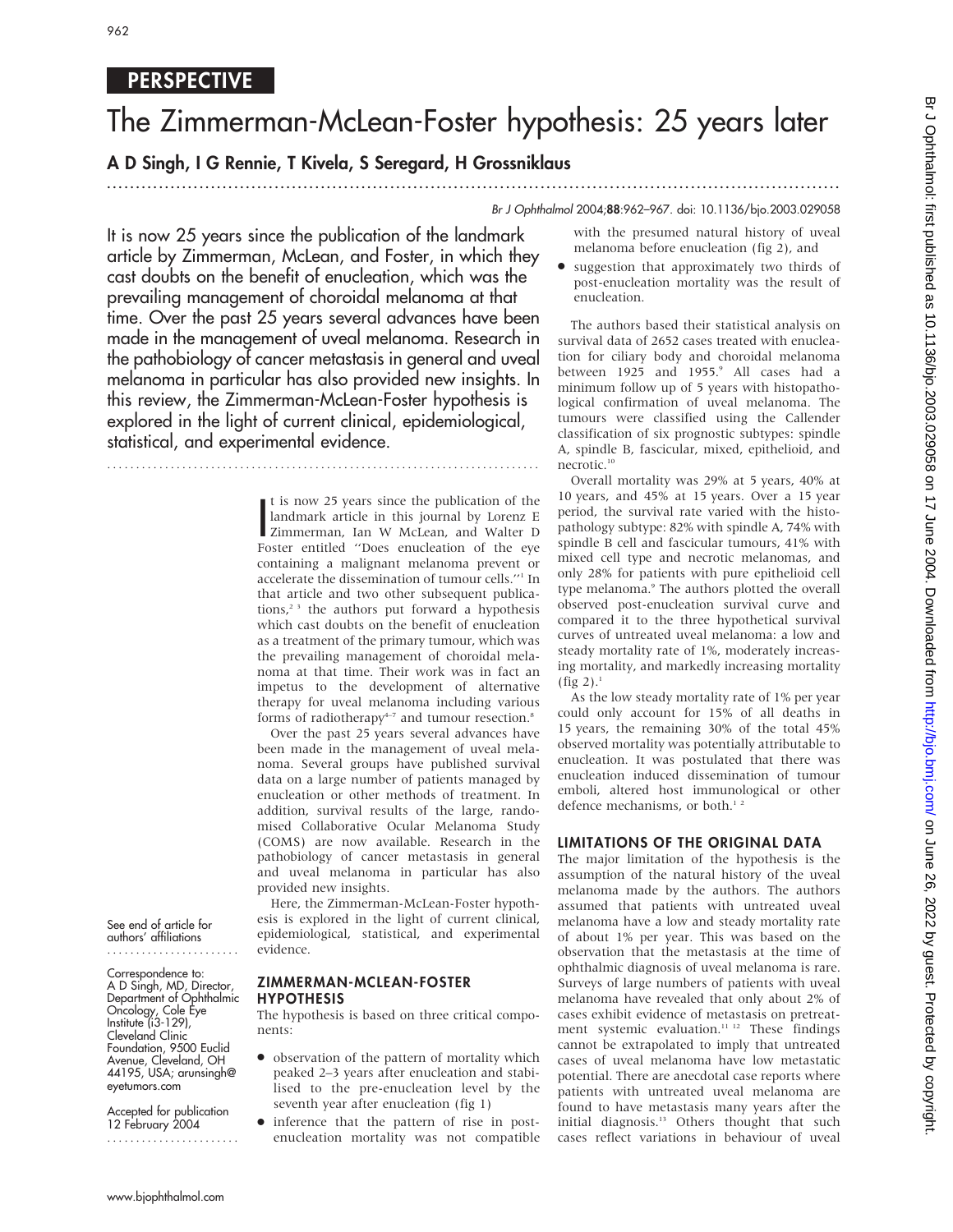

Figure 1 Annual melanoma specific mortality rate following enucleation. Reproduced with permission from Zimmerman et al. 1



Figure 2 Observed and hypothetical survival curves following enucleation for uveal melanoma. E indicates the time of enucleation. EP is observed survival curve. EA, EC, and ED are hypothetical survival curves of untreated patients. EA represents the survival curve with low and steady mortality rate of 1%. EC represents survival with moderately increased mortality rate. ED represents survival with markedly increased mortality rate. Reproduced with permission from Zimmerman et al. 1

melanoma rather than provide firm information on the natural history of the disease.

Although there have been attempts at reconstructing the natural history of uveal melanoma,<sup>14 15</sup> at present we do not have sufficient information regarding the natural course of untreated cases of uveal melanoma. Moreover, it is unlikely we will ever obtain this information because of ethical concerns regarding conducting a randomised clinical trial comparing outcomes in treated and untreated cases of uveal melanoma.<sup>16</sup>

#### RECENT CLINICAL STUDIES Mortality trends United States

In a recent study, the trend in 5 year relative survival rates with primary uveal melanoma in the United States over a 25 year period from 1973 to 1997 was analysed.<sup>17</sup> The data were obtained from Surveillance, Epidemiology, and End Result (SEER) programme of the National Cancer Institute, United States. The SEER programme collects data from population based cancer registries covering approximately 14% of the United States.18 Almost 160 000 new cases are accessioned each year with 98% case ascertainment.<sup>19</sup>

A total of 2054 patients with primary uveal melanoma in the database were stratified according to the treatment (surgery or radiotherapy). The relative 5 year survival was calculated by the life table method using life expectancy tables. A clear trend in the treatment of patients was seen with an increasing proportion of cases treated by radiotherapy from 2% to 28% (fig 3). However, the relative 5 year survival rate (77% to 84%) did not show any statistically significant variation.



Figure 3 Five year relative survival rate with uveal melanoma and proportion of cases treated with surgery and radiotherapy. Reproduced with permission from Singh *et al*.17

#### Sweden

A population based national survey revealed 2997 cases of uveal melanoma in the Swedish Cancer Registry.<sup>20</sup> These data were based on dual compulsory registration by clinician and pathologist and are believed to include more than 95% of Swedish cases from 1960 to 1998. Survival rates were calculated with the Hakulinen life table method, using the relative survival as an estimate for the deaths due to uveal melanoma because tumour death was found to be significantly underestimated by death certificates. By the end of 1998 a total of 2003 patients had died. The relative survival rate at 5 years and 10 years was 70.1% and 59.4%, respectively. Excess mortality (reflecting tumour death) peaked at 3 years and statistically significant excess mortality remained up to 5.5 years after diagnosis. In a multivariate model younger age (less than 45 years) and period of treatment (1990–8) were associated with better relative survival (fig 4). Although the 5 year relative survival rates in Sweden were significantly better in later time periods, care should be taken not to draw conclusions regarding the impact of eye sparing treatments on survival, as the patients could not be adjusted for different treatments, nor for staging of the uveal melanoma.

#### Finland

One specific feature of uveal melanoma is that it can lead to death from metastases a long time after definitive treatment of the primary tumour. In Finland, where an excellent cancer registration system has been operational since the 1950s, it has been possible to analyse very long term mortality (more than 15 years after treatment) from uveal melanoma.<sup>21</sup> The data indicate that tumour related deaths steadily take place at least until 35 years after enucleation. It has been observed



Figure 4 Relative survival rates (with 95% confidence intervals) in uveal melanoma patients with regard to year at diagnosis. Reproduced with permission from Bergman et al. 20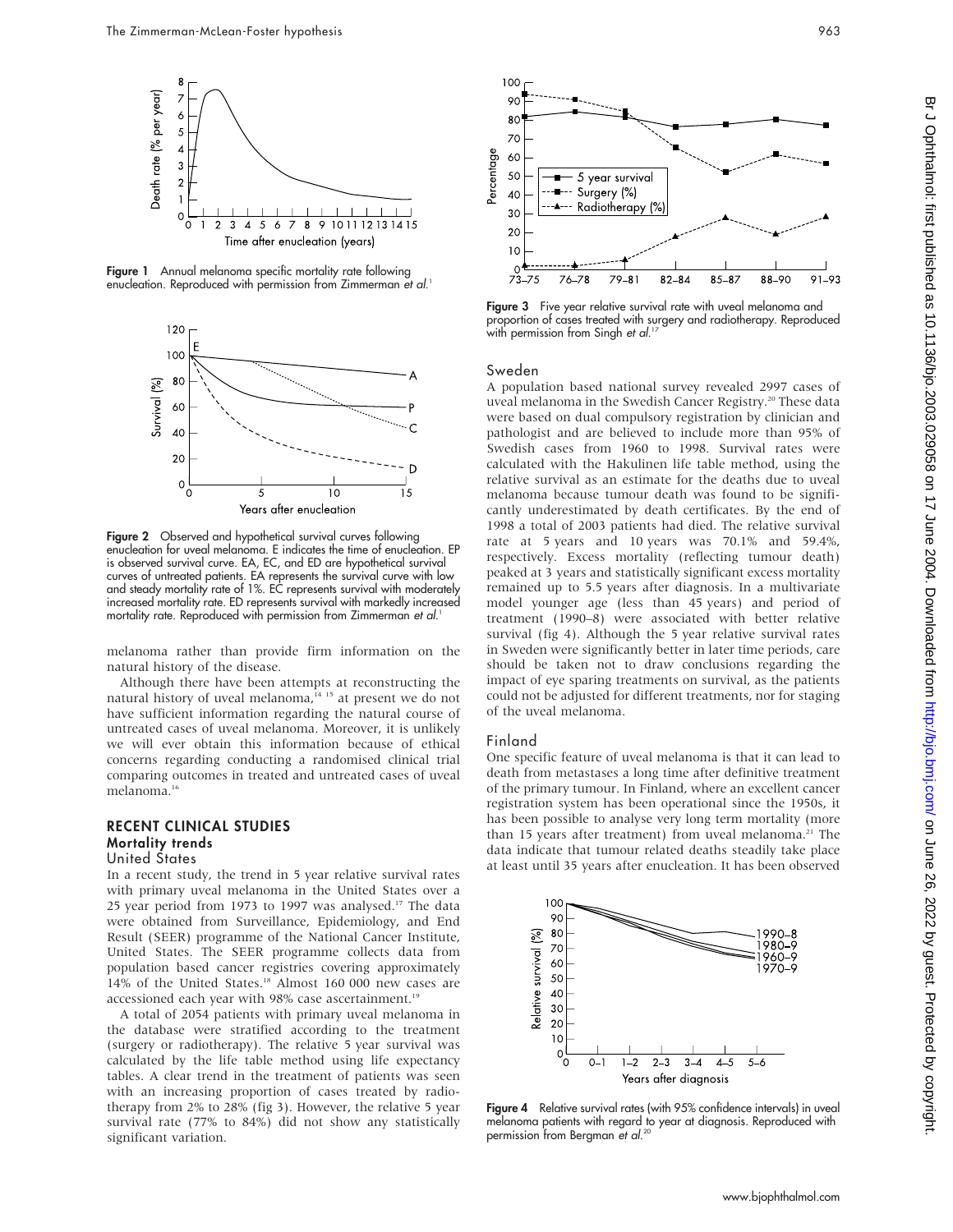that by 5, 15, 25, and 35 years approximately 62%, 90%, 98%, and 100% of all metastatic deaths have occurred. Moreover, tumour related deaths between 15 and 35 years following treatment account for almost one third of all deaths.

Willem Manschot, a fierce critic of the Zimmerman theory, pointed out that if metastases indeed were seeded at the time of enucleation, they would probably become symptomatic much later than the peak observed between 2 and 3 years from enucleation.<sup>22</sup> Indeed, it is quite possible that a proportion of late and very late deaths from uveal melanoma might be explained by the Zimmerman hypothesis, a point that he did not emphasise. Specifically, surgical trauma might release into the blood circulation cells that would not have spontaneously metastasised, and which would start more rapid growth only after they have become more advanced in tumour progression or when host defences weaken.23

Other alternatives to explain delayed metastasis are that metastases initially will be checked by host defences, and that some of them may be extremely slowly cycling. We cannot currently prefer any of these alternatives based on the available clinical and experimental data.

#### Mortality with alternative therapy

Based on several retrospective studies and one prospective study, the mortality rates for comparable sized uveal melanoma managed by enucleation, plaque radiotherapy, $24-27$ proton beam therapy,<sup>28</sup> helium ion therapy,<sup>29</sup> and resection<sup>30 31</sup> appear to be similar (table 1).

#### Collaborative Ocular Melanoma Study

The Collaborative Ocular Melanoma Study (COMS) is an ongoing prospective study that is investigating the patient survival after treatment of choroidal melanoma.<sup>32</sup> Choroidal melanomas were classified into three groups—small, medium, and large—based on basal dimension and tumour height. Tumours classified as medium sized were randomised to enucleation or iodine-125 plaque therapy<sup>26</sup> and large choroidal melanomas were randomised to enucleation only or pre-enucleation external beam irradiation and enucleation.<sup>33</sup>

The initial mortality finding from the COMS medium sized choroidal melanoma randomised clinical trial involving 1317 patients was recently published.<sup>26</sup> In the study, 660 patients were randomly assigned to enucleation and 657 to plaque therapy. During the follow up period of more than 11 years, 364 patients died: 188 (28%) in the enucleation group and 176 (27%) in the plaque therapy group. The estimated 5 year

all-cause mortality rates of 19% and 18% were similar in two groups. Similarly, 5 year melanoma specific mortality of 11% and 9% did not differ significantly between the two groups. The COMS findings indicate that the method of treatment (enucleation and plaque therapy) does not have a significant bearing on the incidence of metastasis in medium sized choroidal melanoma. Similarly for 801 patients enrolled in the large choroidal melanoma arm of the COMS, the estimated 5 year survival rates were 57% (95% CI, 52 to 62) for the enucleation group and 62% (95% CI, 57 to 66) for the pre-enucleation radiation group.<sup>33</sup> Pre-enucleation radiation of large choroidal melanoma did not provide any clinically meaningful survival difference. These observations would support the concept of uveal melanoma metastasis before treatment, but do not automatically refute the Zimmerman-McLean-Foster hypothesis which implied enucleation of the eye containing a malignant melanoma accelerates the dissemination of tumour cells.<sup>1</sup>

The mortality data from the COMS medium sized melanoma study can be extracted to derive the annual mortality rate.<sup>26</sup> Calculation of the post-treatment annual mortality rate with the methods used by Zimmerman et al in their original report<sup>1</sup> was performed for patients treated with enucleation and plaque therapy. The distribution of annual mortality rate in both groups was similar with a rapid rise of mortality rate to 5%–6% in 2–3 years with a slow decline to about 1% by 9 years (figs 5 and 6). The graphs derived from the COMS medium sized melanoma study have a striking resemblance to those of Zimmerman et al in their original report.1 The COMS data further confirm the presence of a high initial mortality following treatment for choroidal melanoma and show that it is independent of the method of treatment (enucleation or plaque therapy).

#### Proton beam therapy

Comparison of survival in 556 patients with uveal melanoma treated with proton beam therapy and 238 patients treated with enucleation revealed similar survival rates between the two groups, after making adjustments for prognostic factors such as tumour location and size.<sup>28</sup> The estimated 5 year survival in the enucleation group was 80% and was 81% in the proton beam therapy group. The interval specific rate ratios were statistically significant for the first 2 years after treatment (enucleation having two to three fold adverse effect) and insignificant after 6 years. Overall, the results suggested that the treatment method had minimal influence on long term survival in patients with uveal melanoma.<sup>28</sup>

| Author                   | Year | Study groups                | Outcome                                         | Rate*         |
|--------------------------|------|-----------------------------|-------------------------------------------------|---------------|
| Adams <sup>24</sup>      | 1988 | Enucleation<br>Plaque       | 5 year tumour related mortality<br>(rate ratio) | $0.77 - 1.07$ |
| Seddon $^{28}$           | 1990 | Enucleation<br>Proton beam  | 5 year survival rate                            | 68%<br>81%    |
| Augsburger <sup>30</sup> | 1990 | Plaque<br>Resection         | Actuarial 5 year survival<br>probability        | 82%<br>85%    |
| Foulds <sup>8</sup>      | 1991 | Enucleation<br>Resection    | Melanoma related mortality                      | 70%<br>76%    |
| Kroll <sup>29</sup>      | 1998 | Plaque<br>Helium ion        | 5 year all cause mortality                      | 23%<br>26%    |
| Augsburger <sup>25</sup> | 1999 | Enucleation<br>Plaque       | Cumulative 15 year survival                     | 57%<br>62%    |
| COMS <sup>26</sup>       | 2001 | Enucleation<br>Plaque       | 5 year all cause mortality                      | 19%<br>18%    |
| COMS <sup>33</sup>       | 1998 | Enucleation $\pm$ radiation | 5 year all-cause survival                       | 57%-62%       |
| Puusaari <sup>27</sup>   | 2003 | Plaque                      | 5 year all-cause survival                       | 62%           |

\*Difference not statistically significant in any study.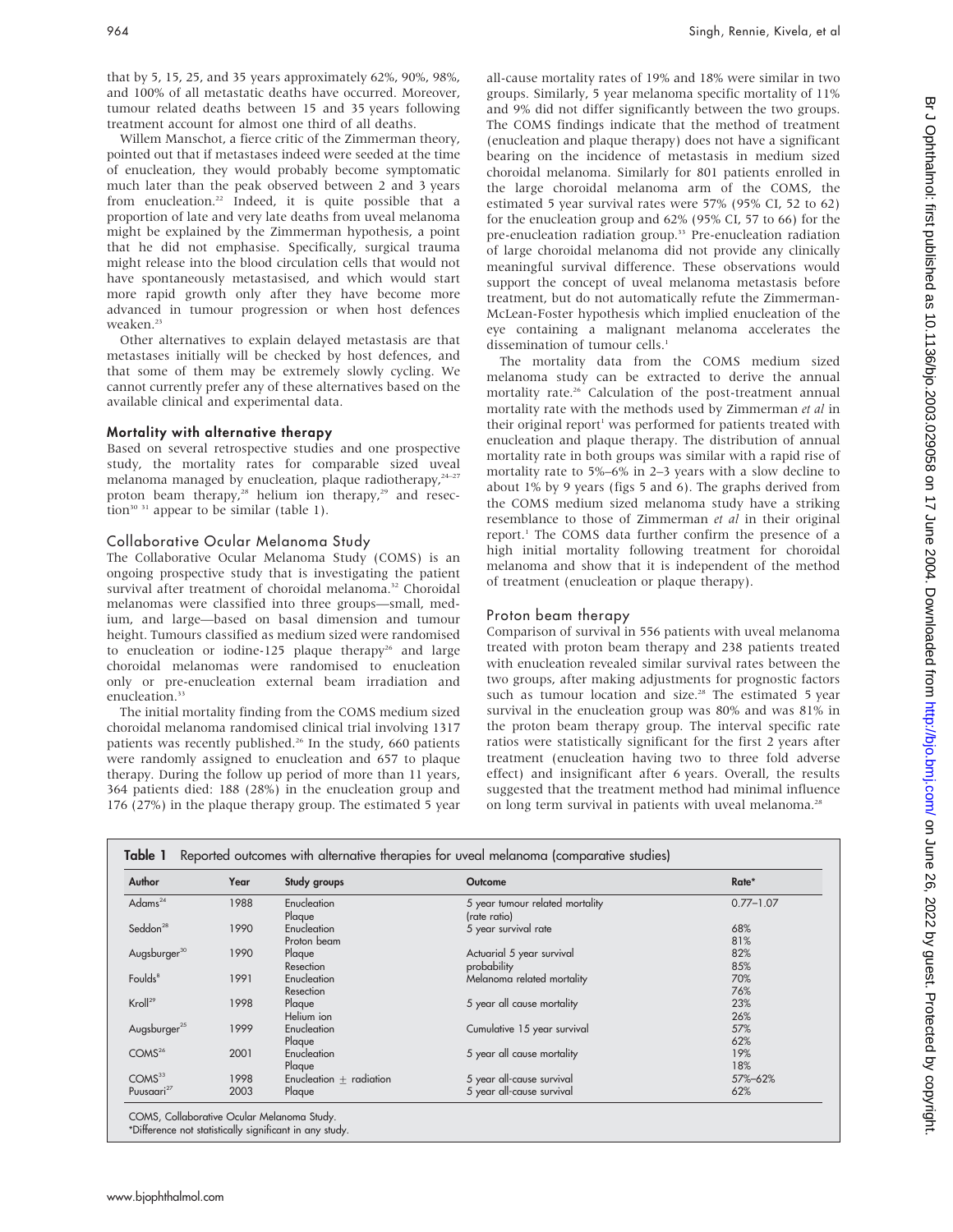

Figure 5 Annual all-cause mortality rate following enucleation for medium sized melanoma. Data derived from Diener-West et al.<sup>26</sup>

The annual mortality rate in this study was calculated using methods similar to those used to analyse COMS data. The distribution of annual mortality rate showed a rapid rise to 6.5% at 3 years with slow decline to about 1% by 7 years (fig 7).28 The graphs derived from this study had a striking resemblance to those of Zimmerman et al in their original report.<sup>1</sup> Again the data indicate the presence of high initial mortality following treatment for choroidal melanoma, which is independent of the method of treatment used.

#### Estimated growth rate

In the absence of information on the natural history of primary uveal melanoma, the published data regarding growth rates of primary and metastatic uveal melanoma can be used to infer the chronological relation between the onset of micrometastasis and the diagnosis of primary uveal melanoma.34 It is estimated that it takes 30 doubling times for a 10 mm cell to become a mass of 10 mm<sup>3</sup> containing one billion cells if the growth is assumed to follow an exponential growth pattern.<sup>35</sup> Current data on human tumours suggest that the growth pattern is Gompertzian rather than exponential, accounting for apoptosis and necrosis as well as gain of cells through proliferation.<sup>36</sup> It must be realised that there are numerous biological factors other than cell doubling that influence tumour growth.<sup>37</sup>

#### Primary uveal melanoma

Previously published median doubling times of primary uveal melanoma have ranged from 154 days to 511 days implying that primary uveal melanoma must have initiated about 10 years before ophthalmic diagnosis.34 38–40

#### Metastatic tumour

Regarding hepatic metastasis, the theoretical estimates of tumour doubling times have ranged from 30 to 350 days.<sup>41 42</sup> However, clinical observations have indicated a mean tumour doubling time of 63 days, implying that the hepatic metastatic seeding (micrometastasis) occurs approximately 5 years before its clinical detection.43

# Correlation of primary and metastatic tumour

Correlation of primary and metastatic uveal melanoma growth data suggests that at the time of micrometastasis the primary tumour is probably small corresponding to a tumour 3.0 mm in diameter and 1.5 mm in height, presuming exponential growth (fig  $8$ ).<sup>34 44</sup> Fairly frequent late clinical metastasis after treatment suggests that in many cases, metastases may grow initially at a slower rate or more probably remain dormant. More importantly, it is implied that at the time of diagnosis of the primary uveal melanoma, metastases are too small to be clinically detected.<sup>44</sup> The growth patterns of primary and metastatic uveal melanoma suggest that enucleation may not have a direct contributory role in the rise of post-enucleation mortality.<sup>34 43</sup>



Figure 6 Annual all-cause mortality rate following plaque therapy for medium sized melanoma. Derived from Collaborative Ocular Melanoma Study. Data derived from Diener-West *et al*.26



Figure 7 Annual all-cause mortality rate following proton beam therapy. Data derived from Seddon *et al*.28

### PATHOBIOLOGY OF METASTATIC UVEAL MELANOMA

Cancer advances through a progressive series of self perpetuation and escape from host defence mechanisms. These stages include acquisition of self sufficient growth signals, insensitivity to anti-growth signals, evasion of apoptosis, limitless replication potential, sustained angiogenesis, tissue invasion, and metastasis.<sup>45</sup> The acquisition of these properties is probably a multistep process and dependent on a sequence of changes in the tumour genome.<sup>46</sup> Recent cytogenetic studies have demonstrated than nonrandom alterations in the tumour karyotype not only predict



Figure 8 Inferred growth of primary (solid line) and metastatic uveal melanoma (broken line) based on tumour doubling times. It takes 2.2 years after the diagnosis of primary tumour (point B) for the metastases to be clinically detected, point C. At the time of metastasis (point A), the primary tumour is estimated to be  $7 \text{ mm}^3$  and the metastases are subclinical. Reproduced with permission from Eskelin et al. 43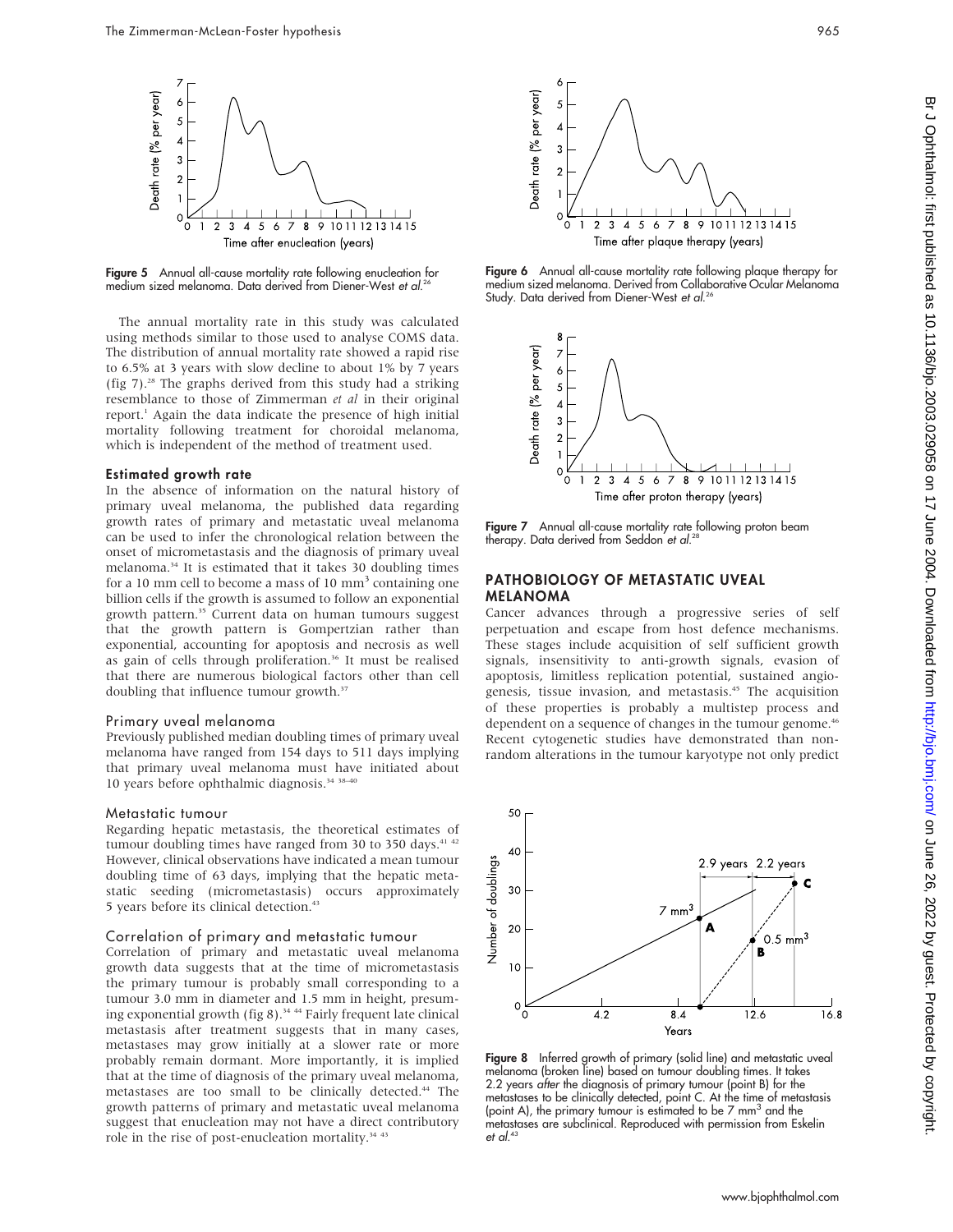ultimate survival but also disease free interval. This supports the notion that the characteristics of the primary tumour may not only determine which patients ultimately develop metastases but also how rapidly these metastases develop following treatment of the primary uveal melanoma.<sup>47</sup>

Patient age affects survival time of patients who have metastatic uveal melanoma, indicating a relation between host defence mechanism and growth of metastases.<sup>48</sup> Recent studies on expression of HLA class I antigens on human uveal melanoma cells have revealed a striking correlation between loss of expression of antigens and improved survival.<sup>49</sup> These findings indicate that there is an ongoing surveillance of uveal melanoma tumour cells in blood which is natural killer cell mediated.<sup>49</sup>

Uveal melanoma has the potential to form micrometastases in the liver, and the micrometastases have the potential to grow and become vascularised.<sup>50</sup> There is evidence that there is a balance between proliferation and apoptosis in micrometastatic melanoma $51$   $52$  and changes in the tumourhost relationship may result in an increased proliferation to apoptosis ratio, thus resulting in growth of micrometastasis.

One plausible scenario is that the primary tumour produces an anti-angiogenic protein, thus suppressing growth of coexistent micrometastases.<sup>53</sup> There is evidence that this might be the case in some instances of uveal melanoma. Cell line specific human uveal melanoma and murine melanoma production of angiostatin has been demonstrated.<sup>52 54</sup> The response to exogenous angiostatin with regard to limitation of micrometastasis is also melanoma cell line specific.<sup>52</sup> It is conceivable that elimination of primary tumour angiostatin is treatment dependent, and later changes in host immune status are not treatment dependent, thus explaining a difference in 2 year survival and no difference in 6 year survival in proton beam irradiated versus enucleated patients.<sup>28</sup>

#### CONCLUSIONS

The clinical, epidemiological, statistical, and experimental evidence developed over 25 years since the publication of the hypothesis confirms the phenomenon of transient rise in post-therapeutic mortality in a population of patients with uveal melanoma as initially observed by Zimmerman, McLean, and Foster. However, the current body of evidence in the literature does not attribute excessive mortality immediately after treatment to the procedure of enucleation. There is now empirical evidence to suggest that the pattern of post-therapeutic mortality can also be explained on the basis of early metastasis in uveal melanoma. Unfortunately, the fervent hope of Zimmerman, McLean, and Foster that by paying attention to the details of enucleation and by irradiating the eye before this procedure one might improve the prognosis of patients with uveal melanoma have not come to fruition. However, questions implied by the Zimmerman-McLean-Foster hypothesis are still valid. Are eyes enucleated with uveal melanoma selected because of the aggressive nature of the tumour? Would a subset of uveal melanomas that produce high levels of angiostatin, if enucleated, result in growth of micrometastasis? Future experimental designs and treatment protocols must consequently be established not only for effective and early treatment of the primary uveal melanoma but also for the adjuvant systemic therapy to eliminate occult metastases (micrometastases).<sup>17</sup>

# .....................

#### Authors' affiliations

A D Singh, Department of Ophthalmic Oncology, Cole Eye Institute, Cleveland Clinic Foundation, Cleveland, OH, USA

T Kivela, Ocular Oncology Service and Ophthalmic Pathology Laboratory, Department of Ophthalmology, Helsinki University Central Hospital, Helsinki, Finland

S Seregard, St Erik's Eye Hospital and Karolinska Institute, Stockholm, Sweden

H Grossniklaus, Department of Ophthalmology, Emory University, Atlanta, GA, USA

Supported in part by NIHR01 EY13165.

#### REFERENCES

- 1 **Zimmerman LE**, McLean IW, Foster WD. Does enucleation of the eye containing a malignant melanoma prevent or accelerate the dissemination of tumour cells. Br J Ophthalmol 1978;62:420–5.
- 2 **Zimmerman LE**, McLean IW. An evaluation of enucleation in the management of uveal melanomas. Am J Ophthalmol 1979;87:741–60.
- 3 McLean IW, Zimmerman LE, Foster WD. Survival rates after enucleation of eyes with malignant melanoma. Am J Ophthalmol 1979;88:794–7.
- 4 Gragoudas ES. The Bragg peak of proton beams for treatment of uveal melanoma. Intl Ophthalmol Clin 1980;20:123–33.
- 5 Lommatzsch PK. Beta-irradiation of choroidal melanoma with 106Ru/106Rh
- applicators. 16 Years' experience. Arch Ophthalmol 1983;**101**:713–17.<br>6 **Char DH**. Therapeutic options in uveal melanoma. Am J Ophthalmol 1984;98:796–9.
- 7 Augsburger JJ, Gamel JW, Lauritzen K, Brady LW. Cobalt-60 plaque radiotherapy vs enucleation for posterior uveal melanoma. Am J Ophthalmol 1990;109:585–92.
- 8 Foulds WS, Damato BE, Burton RL. Local resection versus enucleation in the management of choroidal melanoma. Eye 1987;1:676–9.
- 9 Paul EV, Parnell BL, Fraker M. Prognosis of malignant melanomas of the choroid and ciliary body. Int Ophthalmol Clin 1962;2:387–402.
- 10 Callender GR. Malignant melanotic tumors of the eye: a study of histologic types in all cases. Trans Am Acad Ophthalmol Otolaryngol 1931;36:131–42.
- 11 Wagoner MD, Albert DM. The incidence of metastases from untreated ciliary body and choroidal melanoma. Arch Ophthalmol 1982;100:939–40.
- 12 Pach JM, Robertson DM. Metastasis from untreated uveal melanomas. Arch Ophthalmol 1986;104:1624–5.
- 13 Rankin SJ, Johnston PB. Metastatic disease from untreated choroidal and ciliary body melanomas. Int Ophthalmol 1991;15:75–8.
- 14 McLean IW, Foster WD, Zimmerman LE, et al. Inferred natural history of uveal melanoma. Invest Ophthalmol Vis Sci 1980;19:760–70.
- 15 Zimmerman LE, McLean IW. The natural course of untreated uveal melanomas. Doc Ophthalmol 1980;15:75–82.
- 16 Augsburger JJ. Impact of enucleation on survival in posterior uveal melanoma: a reappraisal of the Zimmerman hypothesis. In: Cohen EJ, eds. Year book of ophthalmology.St. Louis: Mosby-Year Book, 1990:123–6.
- 17 Singh AD, Topham A. Survival rate with uveal melanoma in the United States: 1973–1997. Ophthalmology 2003;110:962–5.
- 18 Reis L, Eisner MP, Kosary CL, et al. SEER cancer statistics review, 1973–1997. Bethesda, MD: National Cancer Institute, 2000.
- 19 http://seer.cancer.gov. Data quality, 2001.<br>20 **Bergman L**, Seregard S, Nilsson B, et al. Uve
- Bergman L, Seregard S, Nilsson B, et al. Uveal melanoma survival in Sweden 1960 to 1998. Invest Ophthalmol Vis Sci 2003;44:3282–7.
- 21 Kujala E, Mäkitie T, Kivelä T. Very long term prognosis of malignant uveal melanoma. Invest Ophthalmol Vis Sci 2003;44:4651–9.
- 22 **Manschot WA**. Choroidal melanoma. Enucleation or observation? A new<br>approach. *Arch Ophthalmol* 1980;**98**:71–7.
- 23 Niederkorn JY. Enucleation-induced metastasis of intraocular melanomas in mice. Ophthalmology 1984;91:692–700.
- 24 Adams KS, Abramson DH, Ellsworth RM, et al. Cobalt plaque versus enucleation for uveal melanoma: comparison of survival rates. Br J Ophthalmol 1988;72:494–7.
- 25 Augsburger JJ, Schneider S, Freire J, et al. Survival following enucleation versus plaque radiotherapy in statistically matched subgroups of patients with choroidal melanomas: results in patients treated between 1980 and 1987. Graefes Arch Clin Exp Ophthalmol 1999;237:558–67.
- 26 Diener-West M, Earle JD, Fine SL, et al. The COMS randomized trial of iodine 125 brachytherapy for choroidal melanoma, III: initial mortality findings. COMS report no. 18. Arch Ophthalmol 2001;119:969–82.
- 27 Puusaari I, Heikkonen J, Summanen P, et al. Iodine brachytherapy as an alternative to enucleation for large melanomas. Ophthalmology 2003;110:2223–34.
- 28 Seddon JM, Gragoudas ES, Egan KM, et al. Relative survival rates after alternative therapies for uveal melanoma. Ophthalmology 1990;97:769–77.
- 29 Kroll S, Char DH, Quivey J, et al. A comparison of cause-specific melanoma mortality and all-cause mortality in survival analyses after radiation treatment for uveal melanoma. Ophthalmology 1998;105:2035–45.
- 30 Augsburger JJ, Lauritzen K, Gamel JW, et al. Matched group study of surgical resection versus cobalt-60 plaque radiotherapy for primary choroidal or ciliary body melanoma. Ophthal Surg 1990;21:682–8.
- 31 **Bornfeld N**, Gragoudas ES, Hopping W, et al. Local resection in the mangement of choroidal melanoma. Proceedings of the international symposium on tumours of the eye. Amsterdam: Kugler, 1991.
- 32 Straatsma BR, Fine SL, Earle JD, et al. Enucleation versus plaque irradiation for choroidal melanoma. Ophthalmology 1988;95:1000–4.
- 33 Anonymous. The Collaborative Ocular Melanoma Study (COMS) randomized trial of pre-enucleation radiation of large choroidal melanoma II:

I G Rennie, Department of Ophthalmology and Orthoptics, University of Sheffield, UK